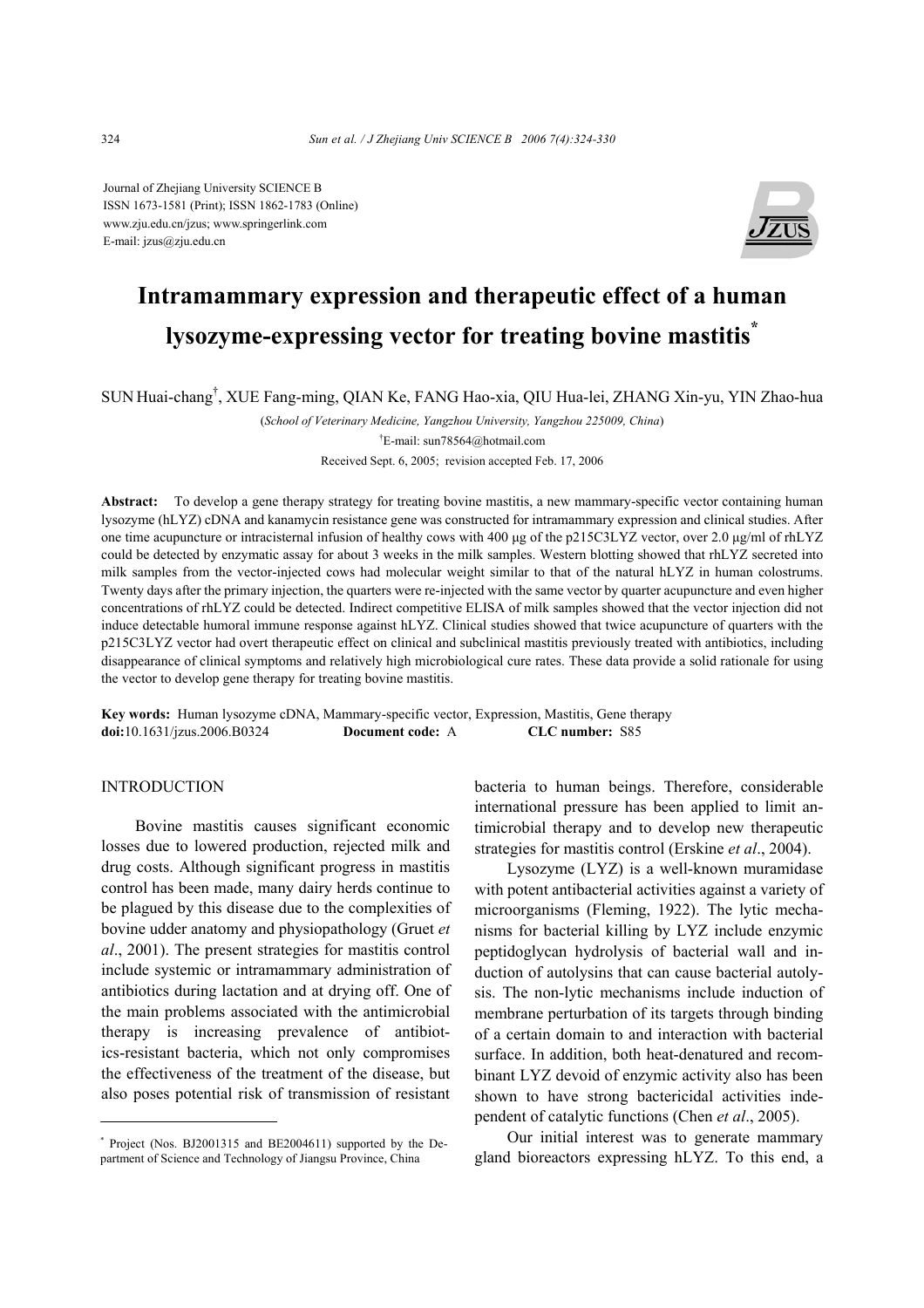mammary-specific expression vector, called p205C3LYZ, was constructed using the regulatory regions of the *β*-lactoglobulin gene and the first intron of the *β*-casein gene of dairy goat for mammary-specific expression of hLYZ cDNA (Li *et al*., 2004). Our previous studies showed that injection of quarters of lactating dairy cows with the construct has overt therapeutic effect on naturally-occurring mastitis (Sun *et al*., 2004), which warrants us to further investigate the feasibility of the strategy for treating bovine mastitis. In those experiments, however, the rationale behind the therapeutic effect was not defined and the vector used the ampicillin resistanceconferring *β*-lactamase (*bla*) gene as the selection marker, which is discouraged in clinical studies (Murphy and Epstein, 1998). In this experiment we modified the mammary-specific expression vector by replacing its *bla* gene with the more acceptable kanamycin (*kan*) resistance gene (Norman *et al*., 1997). Following intramammary injection with the new vector, a relatively long-lasting and high level expression of rhLYZ was detected in milk from healthy lactating cows and a clear therapeutic effect was demonstrated in the cows with clinical and subclinical mastitis. These data provide a solid rationale for using the construct to develop gene therapy strategy for treating bovine mastitis.

#### MATERIALS AND METHODS

## **Vector construction**

Construction of the mammary-specific expression vector p205C3LYZ described by Li *et al*.(2004), used the 5′- and 3′-regulatory elements of goat *β*-lactoglobulin (*blg*) gene and the first intron of the *β*-casein gene of dairy goat to control hLYZ cDNA expression and *bla* gene as the selection marker. To construct a new vector more acceptable for clinical use, eukaryotic expression vector pcDNA3 (invitrogen) was digested with restriction enzymes *Eco*V and *PvuII* to remove its neo gene and other unnecessary sequences and the *bla* gene was replaced with *kan* resistance gene amplified by PCR from pET-3a vector (Bio-Rad). The hLYZ cDNA expression cassette from the p205C3LYZ vector was inserted into the modified pcDNA3 vector as a *Sal*I/*Hin*dIII fragment. The effectiveness of the new mammary-specific vector, designated p215C3LYZ (Fig.1), was confirmed by restriction digestion and PCR analysis. The hLYZ cDNA was also sub-cloned into eukaryotic expression vector pcDNA3 (under the control of cytomegalovirus or CMT promoter) and the recombinant vector pcDNAKLYZ was used as the control.



**Fig.1 Schematic representation of the mammaryspecific expression vector p215C3LYZ** 

#### **Vector preparation**

The single colonies of DH5α *E. coli* transformants of p215C3LYZ, the control vector pcDNAKLYZ and empty vector p215C3 were cultured overnight at 37 °C with shaking in Loria broth (LB) containing 50 µg/ml kanamycin or ampicillin. The plasmid DNAs were prepared by standard alkaline lysis (Sambrook and Russell, 2002), purified by cetyltrimethylammonium bromide (CTAB) precipitation (Lander *et al*., 2002), and dissolved in 0.15 mol/L sodium phosphate solution at a final concentration of 1 mg/ml before use.

# **Vector injection**

For expression studies, milk samples were collected from healthy lactating cows from the Yangzhou University Dairy Farm and somatic cell counts (SCC) were determined using the standard California mastitis test (CMT) (Middleton *et al*., 2004). Twenty-four quarters of clinically healthy cows with negative CMT score (*SCC*≤100 000 cells/ml) were chosen. Before intracisternal injection, 25 ml of phosphate buffered saline (PBS) was infused into each cistern, disposed following gentle massage, and then 400  $\mu$ l (400  $\mu$ g) of the p215C3LYZ vector (5 quarters), control vector pcDNAKLYZ (5 quarters) or empty vector p215C3 (2 quarters) was injected into each quarter cistern through the teat canal. For quarter acupuncture, 400 µl (400 µg) of the p215C3LYZ vector (5 quarters), pcDNAKLYZ vector (5 quarters) or empty vector (2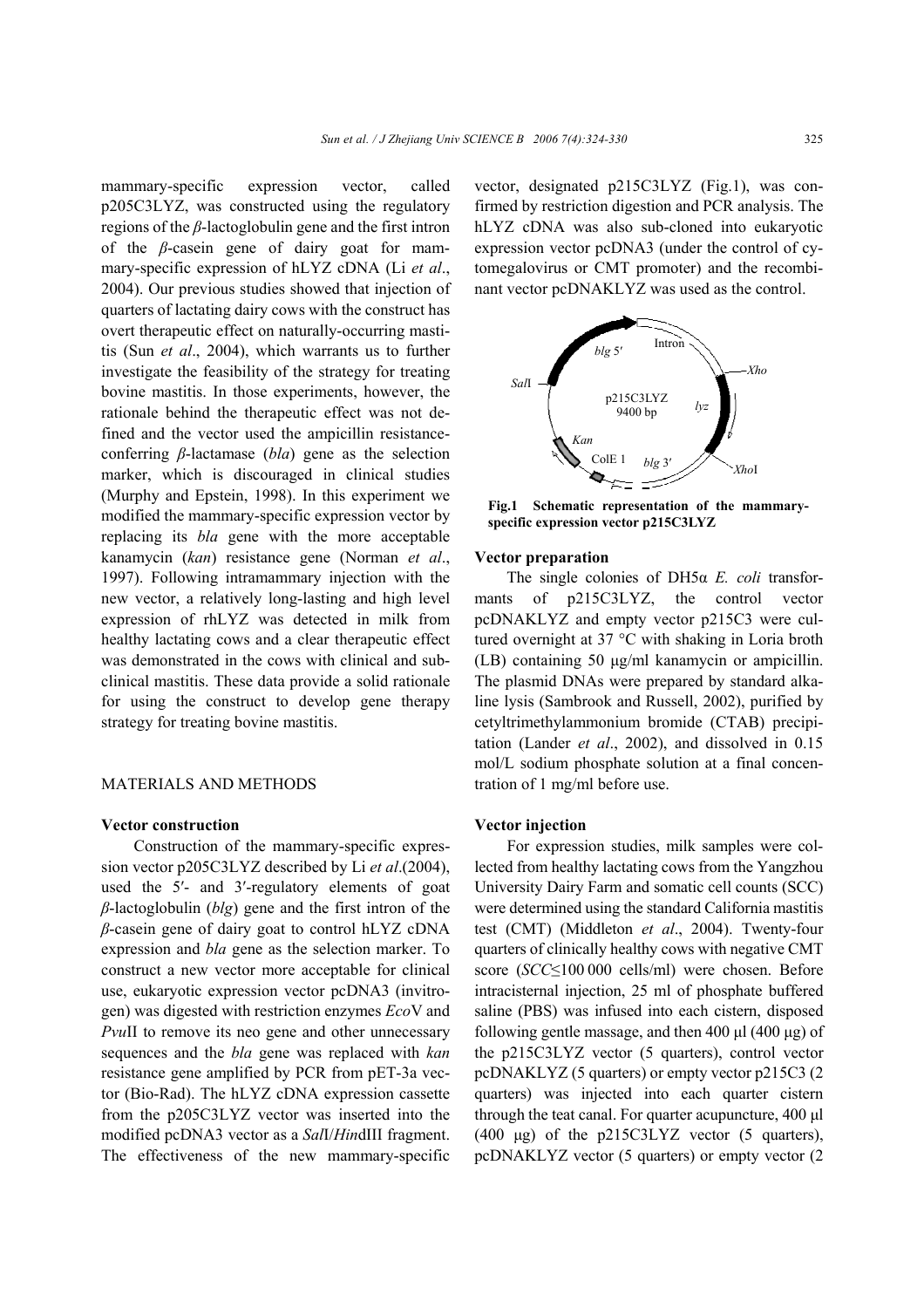quarters) was injected aseptically through skin into each quarter using a syringe with a 10-cm needle. For p215C3LYZ-injected (by acupuncture) cows, the secondary vector injection was performed 20 d after the primary injection using the same method.

For gene therapy studies, 7 quarters with clinical mastitis (characterized by udder redness, swelling, hardness, pain and grossly abnormal milk) and 9 quarters with subclinical mastitis (without visual symptoms but *SCC*≥2700000 cells/ml) were chosen based on clinical examination and somatic cell counting of milk samples by CMT. The retrospective data showed that these cows had a long mastitis history and were treated at least once with 750000 U ampicillin plus 250000 µg streptomycin per quarter. After milking, 400  $\mu$ l (400  $\mu$ g) of the p215C3LYZ vector was injected aseptically into each quarter by acupuncture and the injection was repeated once on the following day.

#### **Enzymatic assay**

About 10 ml of milk samples were aseptically collected from each quarter 0, 2, 4, 6, 8 10, 15 and 20 d after vector injection and defatted by twice centrifugation at 4000 r/min for 5 min following dilution with one-fold of distilled water. LYZ concentrations were measured using remazol brilliant blue R (RBB-R)-labelled colorimetric assay (Ito *et al*., 1992). Briefly, 700 µl of RBB-R-labelled *Micrococcus lysodeikticus* in KH2PO3-NaOH solution, pH 7.0 was transferred to each Eppendorf tube and pre-warmed to 40 °C. One hundred microlitres of purified hLYZ (Calbiochem-Novabiochem Corporation) of different concentrations (for generation of standard curve) or defatted milk sample was added and incubated at 40 °C for 30 min. Finally, 50 µl of 1 mol/L NaOH was added to stop the reaction. Following centrifugation at 1500 r/min for 5 min,  $OD_{600}$  values of the supernatants were read on spectrometer. Averaged concentrations of LYZ were calculated from the standard curve and expressed as µg/ml.

## **Antibody assay**

After primary injection with p215C3LYZ vector, milk samples were collected from three different cows at day 1 and weeks 1, 2, 3, 5 and 7, and defatted by centrifugation at 4000 r/min for 5 min. The milk samples were then assayed for hLYZ-specific antibody by indirect competitive ELISA according to published method (Hurley *et al*., 2004) using purified human LYZ as the coating antigen, rabbit anti-hLYZ serum as the indicator antibody, and HRP-labelled goat anti-rabbit IgG as the second antibody.

#### **Western blotting**

At day 4 after vector injection, milk samples were collected from the healthy cow quarters and centrifuged for 10 min at 4000 r/min. One microlitre of the defatted milk sample was adjusted to pH 4.3 with 1 mol/L HCl and incubated for 20 min at 4 °C to precipitate down most of the milk proteins. After additional centrifugation for 10 min at 4000 r/min, the supernatant was adjusted to pH 8.0 with 1 mol/L NaOH and 40 µl of the sample was mixed with 10 µl of 5×SDS-PAGE loading buffer. Normal cow milk, human colostrums containing natural hLYZ and mouse milk before and after p215C3LYZ injection were treated similarly and used as the controls. Following boiling for 5 min and brief centrifugation, 20  $\mu$ l of each sample was loaded and separated by 12% SDS-PAGE. Following transfer onto nitrocellulose membrane, Western blotting was performed using rabbit anti-human lysozyme serum as the first antibody (1:50 in blocking buffer) and IRDye<sup>TM</sup> conjugated goat anti-rabbit IgG (Rockland, USA) as the secondary antibody  $(1:10 000$  in blocking buffer) according to the manufacturer's instructions. The signals were scanned at 800 nm on Odyssey Infrared Imaging System (LI-COR, Biosciences) according to the manufacturer's instructions.

#### **Bacteriological test**

One day before and 10 d after vector injection, milk samples were collected from the p215C3LYZinjected quarters and 50 µl of each milk sample was spread on blood agar plate immediately upon return to the laboratory. The plates were incubated for 24 h at 37 °C and bacteria were initially identified by colony characteristics. Gram-negative organisms were further identified by biochemical tests, streptococcal organisms by catalase, Gram-stain, esculin and CAMP reactions, and staphylococcal organisms by the tube-coagulase test and haemolytic patterns.

#### **Cure definitions**

Outcomes examined included CMT score,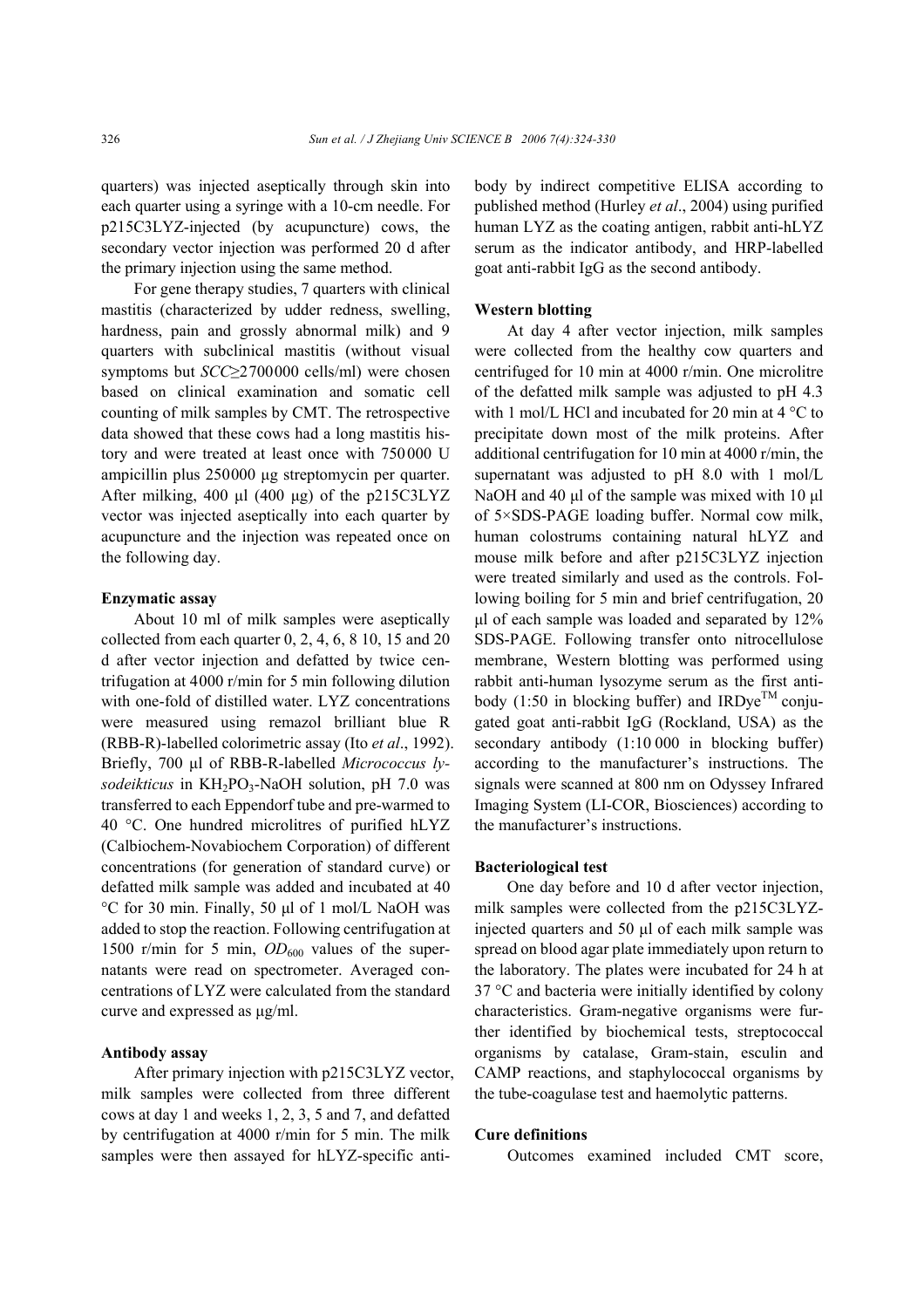clinical cure and microbiological cure. A clinical cure was defined as no visual mastitis symptoms and clots or flakes in the milk 10 d after vector injection. A microbiological cure was defined as no growth of the originally isolated pathogen 10 d after vector injection. CMT score decreased from "+++" or "++" to "+" was defined as improved and to "–" as cured 10 d after vector injection.

## **RESULTS**

## **Vector preparation**

The purified plasmid DNAs were analyzed by spectrometry with an  $OD_{260}/OD_{280}$  ratio of 1.75. Agarose gel electrophoresis showed that 95% of the plasmid DNAs was supercoiled without visible contamination of bacterial genomic DNA and RNA (data not shown). After primary and secondary vector injection, all cows had no visual clinical and milk abnormalities.

# **Expression of p215C3LYZ after primary injection by acupuncture**

After one time injection by quarter acupuncture with the mammary-specific vector p215C3LYZ and the control vectors p215C3 and pcDNAKLYZ, milk samples were collected at different days for enzymatic assay. As Table 1 shows, following injection with the empty vector p215C3, no increase in enzymatic activity could be detected. After injection with p215C3LYZ vector, however, concentrations of LYZ in the milk samples started to increase from day 2 and reached the highest-level at day 4, followed by a gradual decrease to the prior injection level by day 20 post-injection. Both duration and highest levels of rhLYZ expression after p215C3LYZ injection were similar to that after pcDNAKLYZ injection.

# **Expression of p215C3LYZ after primary intracisternal injection**

After one time intracisternal injection with the mammary-specific expression vector p215C3LYZ and the control vectors p215C3 and pcDNAKLYZ, milk samples were collected at different days for enzymatic assay. As Table 2 shows, concentrations of LYZ in the milk samples from p215C3LYZ-injected quarters started to increase from day 2 and reached the highest-level at day 4, followed by a gradual decrease to the prior injection level by day 20 post-injection. Both duration and highest level of rhLYZ expression after p215C3LYZ injection were also similar to those after pcDNAKLYZ injection.

# **Dose-dependent expression of p215C3LYZ in mammary gland**

To investigate whether the expression of p215C3LYZ vector in mammary gland was dosedependent, 200 or 400 µg of the vector DNA was injected into each quarter by acupuncture and milk samples were collected at different days after vector injection. Enzymatic assay of milk samples showed that the concentrations of rhLYZ secreted into milk after injection with 200 µg of p215C3LYZ vector

**Table 1 Expression of the hLYZ cDNA in mammary gland after primary injection by acupuncture** 

| Vector                                                            | LYZ concentration after vector injection $(\mu g/ml)$ |               |               |               |               |              |               |               |  |  |  |
|-------------------------------------------------------------------|-------------------------------------------------------|---------------|---------------|---------------|---------------|--------------|---------------|---------------|--|--|--|
|                                                                   | 0 <sub>d</sub>                                        | 2 d           | 4 d           | 6 d           | 8 d           | 10d          | 15 d          | 20 d          |  |  |  |
| p215C3                                                            | $0.6 \pm 0.1$                                         | $0.7\pm 0.1$  | $0.7 \pm 0.0$ | $0.7 \pm 0.2$ | $07\pm0.0$    | $0.7\pm 0.0$ | $0.8 \pm 0.1$ | $0.6 \pm 0.1$ |  |  |  |
| p215C3LYZ                                                         | $0.3 \pm 0.1$                                         | $1.8 \pm 0.5$ | $2.6 \pm 0.7$ | $2.3 \pm 0.8$ | $16\pm03$     | $16 \pm 04$  | $0.9 \pm 0.2$ | $0.5 \pm 0.1$ |  |  |  |
| pcDNAKLYZ                                                         | $0.2 \pm 0.0$                                         | $1.9 \pm 0.6$ | $2.8 \pm 0.7$ | $2.3 \pm 0.6$ | $1.6 \pm 0.3$ | $1.0\pm0.3$  | $1.0 \pm 0.2$ | $0.6 \pm 0.2$ |  |  |  |
| $v_{n-2}$ for n?15 $C_3$ , $v=5$ for n?15 $C_3$ JVZ and neDNAKIVZ |                                                       |               |               |               |               |              |               |               |  |  |  |

\* *n*=2 for p215C3; *n*=5 for p215C3LYZ and pcDNAKLYZ

**Table 2 Expression of the hLYZ cDNA in mammary gland after primary intracisternal injection** 

| Vector <sup>®</sup> | LYZ concentration after vector injection $(\mu g/ml)$ |               |               |               |               |               |               |               |  |  |
|---------------------|-------------------------------------------------------|---------------|---------------|---------------|---------------|---------------|---------------|---------------|--|--|
|                     | 0 d                                                   | 2 d           | 4 d           | 6 d           | 8 d           | 10 d          | 15 d          | 20d           |  |  |
| p215C3              | $0.6 \pm 0.1$                                         | $0.7 \pm 0.1$ | $0.7 \pm 0.0$ | $0.7 \pm 0.2$ | $0.7 \pm 0.0$ | $0.7 \pm 0.0$ | $0.8 \pm 0.1$ | $0.6 \pm 0.1$ |  |  |
| p215C3LYZ           | $0.2 \pm 0.1$                                         | 16±07         | $2.0\pm 0.5$  | $12+02$       | $1.1 \pm 0.3$ | $10+03$       | $0.8 \pm 0.5$ | $0.4 \pm 0.0$ |  |  |
| pcDNAKLYZ           | $0.2 \pm 0.0$                                         | $2.2 \pm 0.1$ | $2.3 \pm 0.4$ | $1.6 \pm 0.1$ | $1.4 \pm 0.0$ | $1.4 \pm 0.1$ | $1.1 \pm 0.0$ | $0.7 \pm 0.1$ |  |  |

\* *n*=2 for p215C3; *n*=5 for p215C3LYZ and pcDNAKLYZ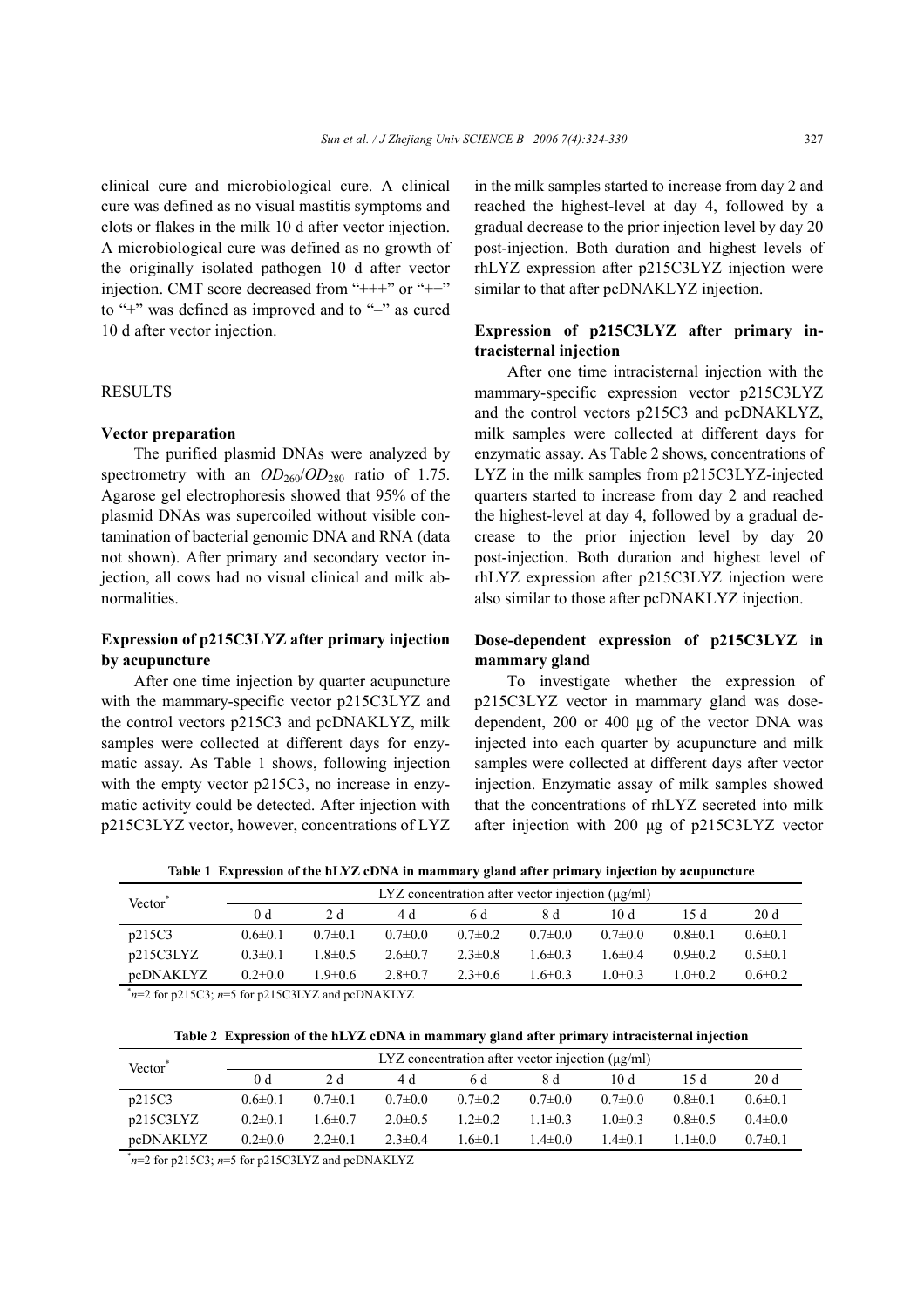were slightly lower than those with 400 µg of the vector (Table 3).

# **Expression of p215C3LYZ vector after secondary injection**

Since the primary vector injection resulted in a relatively high level of rhLYZ expression in milk and hLYZ was different from bovine LYZ at amino acid sequence level, primary vector injection, in principle, could induce immune responses with inhibitory effect on rhLYZ expression after secondary vector injection. To address this issue, 20 d after primary vector injection, the quarters were re-injected by acupuncture with the same dose of the p215C3LYZ vector and milk samples were collected for enzymatic assay. As Table 4 shows, after the secondary vector injection, the concentrations of rhLYZ secreted into milk were even higher than those after the primary injection.

#### **Detection of hLYZ by Western blotting**

To test the identity of the rhLYZ, milk samples were collected at day 4 from p215C3LYZ-injected cow quarters and analyzed by Western blotting using rabbit anti-human lysozyme serum as the probe. As Fig.2 shows, a specific protein band was detected in human colostrums and milk from p215C3LYZ-injected cow or mouse, but not in normal cow and mouse milk. The molecular weight (about 14000) of the rhLYZ expressed in cow or mouse mammary gland was similar to the natural hLYZ in human colostrums.

## **Antibody response after p215C3LYZ injection**

To investigate the immunogenicity of p215C3LYZ

vector, milk samples were collected at different time points after primary and secondary vector injection for antibody assay by indirect competitive ELISA. As Table 5 shows, compared to the milk samples prior to vector injection, no clear difference in *OD*<sub>490</sub> value was found in milk samples from p215C3LYZ-injected cows 3 weeks after primary vector injection and 2 additional weeks after secondary vector injection.

# **Therapeutic effect of vector injection on bovine mastitis**

Clinical examination showed that all cows (7/7) had no visual mastitis symptoms and milk abnormalities 10 d after twice quarter acupuncture with p215C3LYZ vector. Compared to prior vector injection (Table 6), 86% (6/7) and 78% (7/9) of milk samples (quarters) from cows with clinical and subclinical mastitis, respectively, had lowered CMT scores and 57% (4/7) of quarters with clinical mastitis had a normal SCC. Microbiological tests showed that most milk samples from cows with clinical disease had



**Fig.2 The Western blotting of milk samples**  1: Woman colostrums; 2: Milk from p215C3LYZ-injected cow; 3: Cow milk prior to vector-injection; 4: Milk from p215C3LYZ-injected mouse; 5: Mouse milk prior to vector injection; M: Protein molecular markers

**Table 3 Injection dose-dependent expression of p215C3LYZ vector in mammary gland after primary injection by acupuncture (***n***=5)** 

| Injection dose | $LYZ$ concentration after vector injection $(\mu g/ml)$ |               |               |               |               |               |               |               |  |  |
|----------------|---------------------------------------------------------|---------------|---------------|---------------|---------------|---------------|---------------|---------------|--|--|
|                | 0 <sub>d</sub>                                          | 2 d           | 4 d           | 6 d           | Χd            | 10 d          | 15 d          | 20 d          |  |  |
| $200 \mu$ g    | $0.3 \pm 0.1$                                           | $1.5 \pm 0.2$ | $1.6 \pm 0.6$ | $2.3 \pm 0.8$ | $1.3 \pm 0.3$ | $1.0 \pm 0.9$ | $1.0\pm 0.6$  | $0.8 \pm 0.2$ |  |  |
| $400 \mu$ g    | $0.3 \pm 0.1$                                           | $1.7 \pm 0.5$ | $2.9 \pm 0.7$ | $2.3 \pm 0.8$ | $1.6 \pm 0.3$ | $12+04$       | $0.9 \pm 0.2$ | $0.6 \pm 0.1$ |  |  |

**Table 4 The pair-wise comparison of p215C3LYZ expression in mammary gland after primary and secondary vector injection (***n***=5)** 

| Vector injection | LYZ concentration after vector injection $(\mu g/ml)$ |               |               |               |               |               |            |               |  |  |
|------------------|-------------------------------------------------------|---------------|---------------|---------------|---------------|---------------|------------|---------------|--|--|
|                  |                                                       |               | 4 d           | 6 d           | Χd            | 10 d          | 15 d.      | 20d           |  |  |
| Primary          | $0.2\pm 0.0$                                          | $1.5 \pm 0.1$ | $2.6 \pm 0.2$ | $2.0 \pm 0.2$ | $1.7 \pm 0.4$ | $1.1 \pm 0.3$ | $07\pm 00$ | $0.6 \pm 0.1$ |  |  |
| Secondary        | $0.3 \pm 0.0$                                         | $2.1 \pm 0.8$ | $3.3 \pm 0.1$ | $2.9 \pm 0.2$ | $2.0 \pm 0.1$ | $1.6 \pm 0.3$ | $07\pm 01$ | $0.5 \pm 0.0$ |  |  |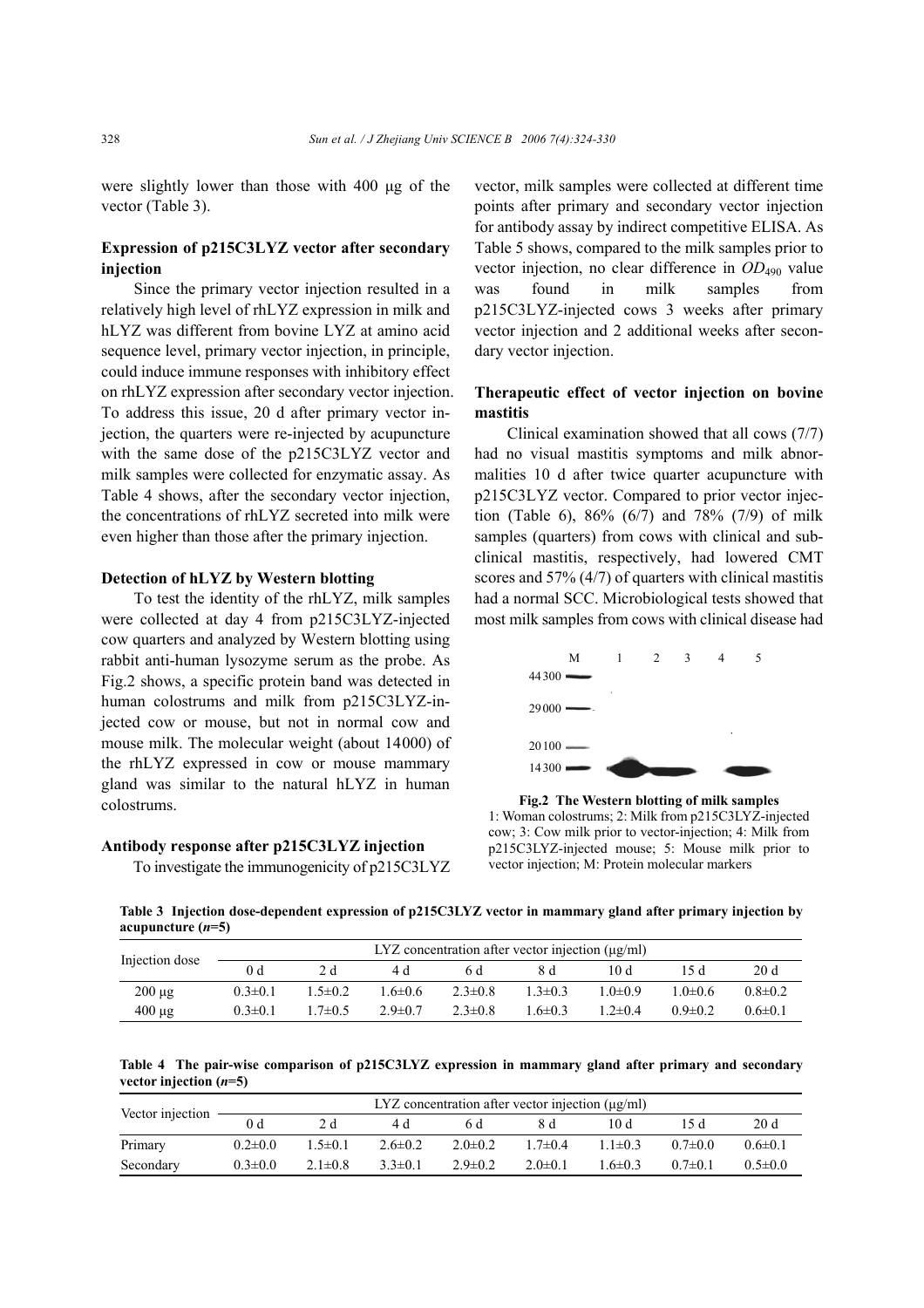|                    |                 |                |       | $OD_{490}$ |       |       |       |  |  |  |
|--------------------|-----------------|----------------|-------|------------|-------|-------|-------|--|--|--|
| Milk sample        | Prior injection | Post injection |       |            |       |       |       |  |  |  |
|                    |                 | l d            | ∣W    | 2 W        | 3 W   | 5 W   | 7 W   |  |  |  |
| A                  | 3.398           | 3.312          | 3.552 | 3.554      | 3.644 | 2.874 | 3.130 |  |  |  |
| В                  | 3.280           | 3.813          | 3.120 | 3.091      | 3.680 | 3.025 | 3.340 |  |  |  |
| $\curvearrowright$ | 3.080           | 3.365          | 2.997 | 3.820      | 3.384 | 3.516 | 3.097 |  |  |  |

**Table 5 Detection of hLYZ-specific antibody in milk of p215C3LYZ-injected cows by indirect competitive ELISA** 

\* The time when the secondary vector injection was performed

**Table 6 The therapeutic effect of p215C3LYZ vector injection on bovine mastitis\***

| Mastitis form | CMT      |          | Microbiological cure | Clinical cure       |          |           |
|---------------|----------|----------|----------------------|---------------------|----------|-----------|
|               | Approved | ∵ured    | <i>Staphylococci</i> | <i>Streptococci</i> | E. coli  |           |
| Clinical      | 86(6/7)  | 57 (4/7) | 75 (3/4)             | 60(3/5)             | 100(4/4) | 100 (7/7) |
| Sunclinical   | 78 (7/9) | 0(0/9)   | 67(6/9)              | 0(0/5)              | 29(2/7)  |           |

\* All the experimental cows were submitted to antibiotics treatment without improvement before vector injection

a negative growth of originally identified bacteria, but similar therapeutic effect was not seen in cows with subclinical mastitis.

# DISCUSSION

Mastitis is the most devastating disease affecting adult dairy cows and the associated economic losses continue to present a serious burden to producers. Although current practices have reduced its occurrence, the disease remains prevalent in many dairy herds and thus innovative control approaches are needed. The new alternative approaches under investigation include cytokine immunotherapy, recombinant mucolytic protein therapy, viral-mediated gene transfer and genetic breeding of disease-resistant cows. Although these new approaches are promising, much work remains to be done to confirm their clinical usefulness and to evaluate their potential side effects (Sordillo *et al*., 1997; Gruet *et al*., 2001; Fan *et al*., 2002; Wall *et al*., 2005).

LYZ is one of the important soluble factors associated with the innate or non-specific defense against intramammary infection (IMI) (Sordillo *et al*., 1997). Bovine milk, however, contains only residual concentrations of LYZ (Maga *et al*., 1995), which may be one of many reasons for the prevalence of bovine IMI. Our previous studies showed that intramammary injection of the mammary-specific vector p205C3LYZ has therapeutic effect on naturally-occurring mastitis (Sun *et al*., 2004). However, the vector contained ampicillin resistance gene as the

selection marker, which is discouraged or prohibited in clinical use due to unnecessary risk of spread of antibiotic resistance traits to environmental microbes (Murphy and Epstein, 1998). In addition, the expression of the therapeutic protein was not demonstrated in that experiment and thus the therapeutic effect of the vector injection on bovine mastitis remains to be defined. Here we constructed a new hLYZ-expressing vector with *kan* resistance gene as the selection marker, which is more acceptable for clinical studies (Norman *et al*., 1997). Intramammary expression studies showed that injection of the new vector p215C3LYZ led to a relatively high-level and long-lasting rhLYZ expression, which was comparable to that of the control vector pcDNAKLYZ. The control experiment using the empty vector p215C3 indicated that the increase in LYZ concentration was not due to non-specific stimulation by vector or its contaminants (such as endotoxin), which was further confirmed by Western blotting of milk samples from p215C3LYZ-injected cows.

The p215C3LYZ vector uses the mammaryspecific *blg* promoter to control expression of transgenes and thus the expression of hLYZ cDNA should be restricted to mammary epithelial cells. This was consistent with the results of our intramammary expression studies using two different routes, where intracisternal infusion led to rhLYZ expression at lower levels to that of quarter acupuncture since there are generally not many mammary epithelial cells in the cistern. Possible explanations for relatively lower levels of rhLYZ expression after intracisternal vector injection include transfection of mammary epithelial